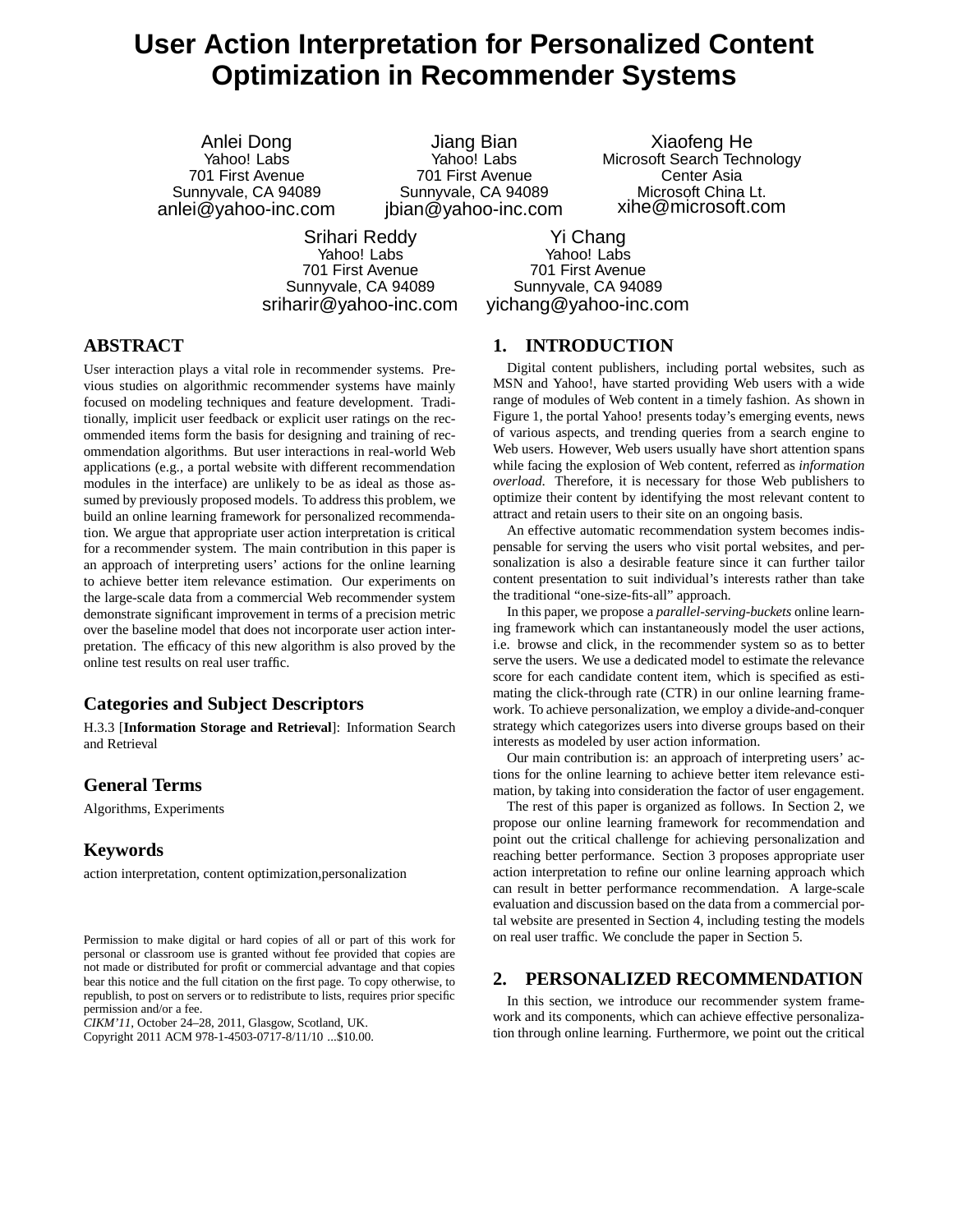

**Figure 1: A snapshot of Yahoo! front page. The page contains multiple recommendation modules such as** *Today module***,** *Trending Now module* **and** *News module***.**

challenges for building such a system, which will be addressed in detail in the next section.

## **2.1 Problem formulation**

We target recommendation applications of web portal frontpages. Our goal is to optimize content recommendation such that a certain user engagement metric, such as overall click-through rate (CTR), is maximized. For a pool of candidate items, human editors can be employed to manually rank the candidate items according to content attractiveness and users' interests and then recommend top ranked items to users. However, it requires expensive human effort and cannot guarantee that the most attractive and relevant items are recommended to users due to the interest gap between editors and Web users. Therefore, we attempt to design a recommender system that achieves content recommendation by automatically estimating candidate items' attractiveness and relevance to users' interests. Such a recommender system has three critical characteristics:

- 1. *Online learning*. To attract more users to browse and click content displayed on the portal frontpage, an online learning methodology is necessary because it enable us to model users' behaviors (i.e. clicks and views) on the frontpage as implicit feedback and adapt the recommendation model in real time (or almost real time) to user feedback, so as to serve more relevant content to users and provide better recommendation optimization. Figure 2 illustrates the flowchart of this online learning approach. To achieve better recommendation, it becomes essential to employ an effective method for updating per-item models. In this paper, we employ an *Estimated Most Popular* (EMP) model ([1]) to estimate CTR.
- 2. *Per-item model*. For each candidate item in the recommender system, we use a dedicated model to estimate its attractiveness/relevance score. We then rank all items by their respective scores in the descending order and display the top ranked ones to users. Under the scenario of online learning where real-time user feedbacks are available, the ranking score of an item can be estimated by its click-through rate (CTR), which represents a strong signal of attractiveness of this item to users. In the rest of this paper, we will apply the per-item model by default without explicit declaration.



**Figure 2: Online learning flowchart. A Random learning bucket is used for exploration purpose. At the end of each time interval, the model for each candidate item is updated based on the users' clicks and views in random learning bucket during this time interval. In the next time interval, the updated model is applied to the corresponding candidate item in the serving bucket. In this way, all the candidate items are displayed by ranking scores (computed by their corresponding updated models) in the serving bucket.**

3. *Personalization*. We use a personalization approach to provide users with a personalized experience of highly attractive and relevant content, so as to enhance user engagement, conversions, and long-term loyalty. A *divide-and-conquer* strategy is employed to achieve personalization: we divide users into a few different groups based on user profiles; for each group of users, the recommender system serves them with the models which are updated using only the feedback information created by the users belonging to the same group. This approach is called *user segmentation*.

## **2.2 Challenge**

In this section, we have presented the online learning approach for our recommender system which implements personalization based on user segmentation. However, there is a critical challenge for implementing this recommender system:

*Within each group, how to best utilize user feedback information to achieve effective online learning?* The learning samples provided for online learning are characterized based on user feedback actions (i.e., clicks and views). However, after conducting user segmentation, learning samples in each user segment are not as ample as using all samples, therefore, correct understanding of user actions becomes more critical for obtaining effective recommendation models.

## **3. USER ACTION INTERPRETATION**

We argue that good understanding and exploitation of user actions, including clicks and views, can effectively benefit the modeling by better understanding users' general interests and the items' attractiveness to users.

As shown in Figure 1, there is usually more than one content recommendation module on portal website. Different content modules are likely to compete with each other on a densely packed interface such as the frontpage of the portal website. Therefore, one user visit on the portal website may not necessarily mean the user is really engaged in all the content modules displayed to the user. Here, engagement means that the user examined or at least partly examined recommended content. For example, when a user visits the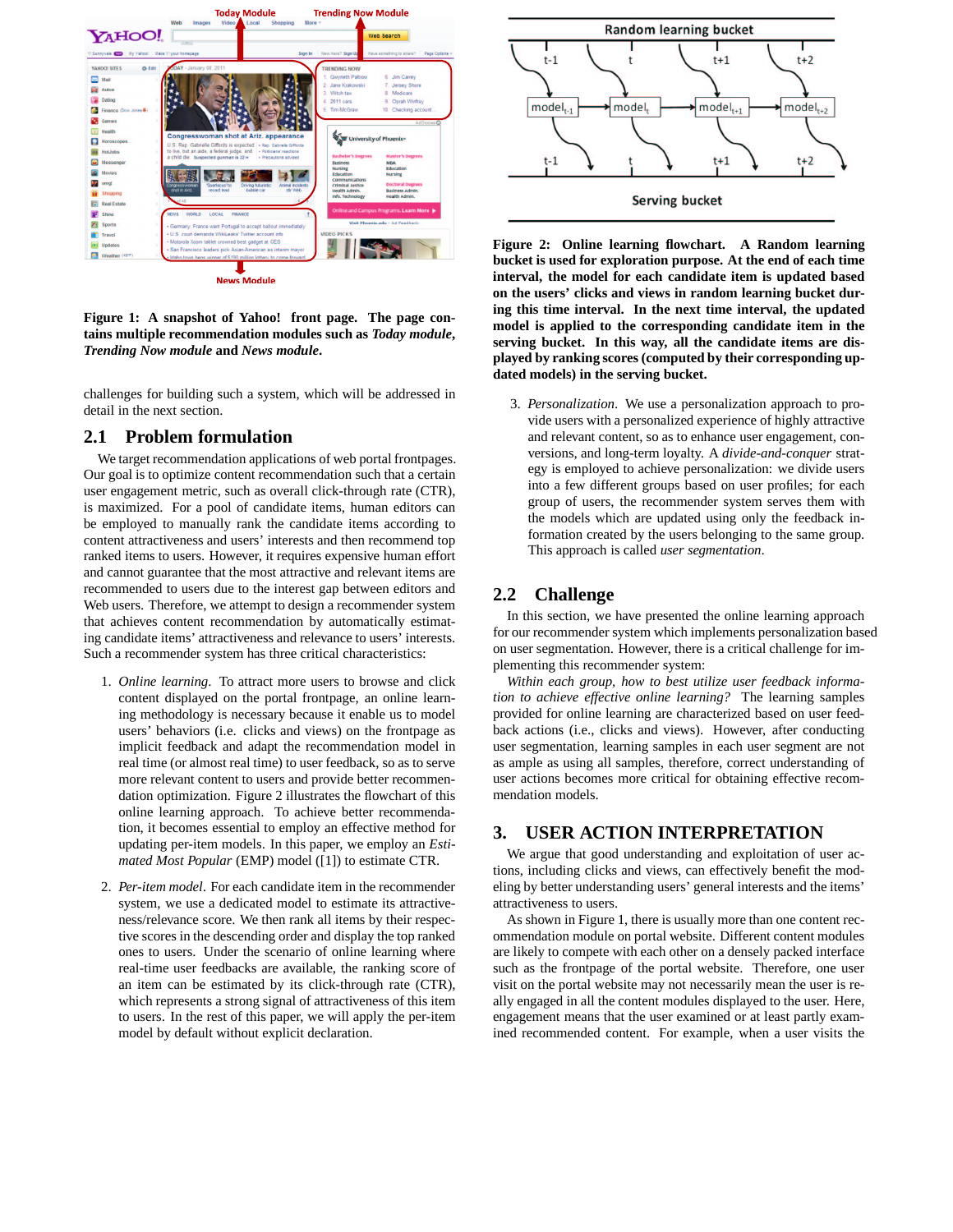Yahoo! frontpage as shown in Figure 1, it is possible she totally ignores the displayed Trending Now module contents as she may be attracted by the contents of other modules such as Today module, or she directly goes for other services such as search and e-mail.

For a recommendation module, accurate CTR estimation should be based on the events where users were really engaged in this module, instead of all the events where the contents of this module were merely displayed to the users. In our work, we identify three categories of events regarding user engagement:

1. **Click event**: *click event* is an event where the user clicked one or more items in the module after she opened the web page. In a click event, the user is engaged in the module under study because she must have examined at least some of items recommended by the module. Obviously, click events is useful for CTR estimation.

2. **Click-other event**: *click-other event* contains at least one action on other application/modules in the interface (such as clicking items displayed by other modules, doing search in search box, etc). Obviously, click-other events should be excluded from being used for CTR estimation.

3. **Non-click event**: besides click events and clicks-other events, there are also *non-click events* in which users had no action such as click or search after they opened the web page. For a non-click event, unlike click event or click-other event, it is not straightforward to determine whether or not the user actually examined the module under study as usually the system cannot track user's eyes. However, based on user's historic behaviors, it is still possible to deduce if the user intends to examine the module or not. Intuitively, if a user often clicked the module under study in the past, it implies this user is interested in this module so that it is likely she actually examined the module in the latest event. For a user, we can check the number of clicks on the module during a specified length of past period and use such click number to present the prior probability that this user actually examined the module in the event.

#### **4. EXPERIMENTS**

#### **4.1 Setup**

#### *4.1.1 Data Set*

To validate our proposed approaches, we conduct experiments on the data from a real-world content recommendation module, i.e. the Trending Now module on the Yahoo! frontpage (as shown in Figure 1). We collected events in terms of *views* and *clicks* from a *random learning bucket* of the Trending Now module during ten days from November 30th, 2010 to December 9th, 2010. The pool of candidate items may change multiple times during each day. To protect privacy, all the users are anonymized in this dataset.

In the *random learning bucket*, candidate queries are randomly selected and displayed to users at all of positions with equal chances. An event records a user's action on the served content items (i.e. trending queries) on the Trending Now module, which is either "view" or "*click*". More specifically, we represent each event *e* as a set of tuples:

$$
e = \langle u, t, p, q_p, a \rangle, p = 1, 2, \dots, 10
$$

where  $u$  denotes the user,  $t$  represents the time stamp for this event,  $q$  is the served query,  $p$  denotes the position at which the trending query  $q$  is displayed (there are ten positions on the Trending Now module), a represents the action which is either *view* or *click*. Note that one logged *view* event e only means that the query q was displayed to the user  $u$ , who did not necessarily examine the query. In the whole dataset, there are totally hundreds of millions of events with multiple millions of unique users.

**Table 1: An illustrative example for evaluation metric (precision) computation. For an actual event in the random learning bucket, Item 1 was ranked at Position 1 and clicked by the user.** For Model 1:  $precision_1 = 1$ ,  $precision_2 = 1$ ,  $precision_3$  $=$  **1,** and so on. For Model 2: precision<sub>1</sub> = 0, precision<sub>2</sub> =  $\mathbf{0}, \, \text{precision}_3 = \mathbf{1}, \, \text{and so on.}$  **Model 1** is regarded as a better **model as the clicked item is ranked higher by Model 1.**

| actual ranking | predicted ranking | predicted ranking |  |  |
|----------------|-------------------|-------------------|--|--|
|                | by Model 1        | by Model 2        |  |  |
| 1 (clicked)    |                   |                   |  |  |
|                |                   |                   |  |  |
|                |                   |                   |  |  |
|                |                   |                   |  |  |
|                |                   |                   |  |  |
|                |                   |                   |  |  |

#### *4.1.2 Evaluation Metrics*

Before we apply a new model to the production system with real user traffic, we need to evaluate different candidate models by some offline experiments. In our offline experiments, we simulate the online learning procedure as illustrated in Figure 2: all per-item models at time  $t$  are updated based on the click/view samples during the latest 5-minute interval  $[t - 1, t]$  in the *random learning bucket*; the updated models are then applied to the candidate items during the next time interval  $[t, t + 1]$  so that we use the item ranking predicted by the updated models. For the clicks that actually happened during  $[t, t + 1]$  in the *random learning bucket*, the evaluation metric is computed by comparing these actual clicks with the predicted ranking. Intuitively, a good modeling approach should lead to high correlation between the actual clicks and the predicted ranking.

More specifically, for those clicks that actually happened at Position 1 in the *random learning bucket*, we define  $precision_i$  as the number of the clicked items that are ranked at Position from 1 to i by the model prediction. Table 1 illustrates two examples for such precision computation. Note that the reason we only use the clicks at Position 1 for evaluation is that the clicks on other positions should be counted with more weight due to position bias, so it is more straightforward to use clicks at Position 1 for evaluation. To protect business-sensitive information, we report only relative precision, instead of precision itself.

In the following experiments, we evaluate different methods for obtaining the per-item models on the Trend Now dataset described in Section 4.1.1. By following the online learning simulation procedure during the 10-day period, the overall precision values are computed by aggregating the precision of recommendation in each of the 5-minute time intervals.

## **4.2 Effects of user engagement**

We now explore effects of different types of user engagement on our online learning approach. As shown above, we have evaluated the recommendation performance if using only *click events* for model learning. In this section, we will first analyze the effects of *click-other events* by measuring the performance of the recommendation model which excludes all *click-other events* for model learning. Table 2 demonstrates the relative precision gains when

**Table 2: Relative precision gain when training without** *clickother event* **over training on the original whole dataset.**

| Model             | prec,   | $prec_{\alpha}$ | $prec_{\alpha}$ | prec. | $prec_{10}$ |
|-------------------|---------|-----------------|-----------------|-------|-------------|
| <b>EMP-kmeans</b> | $111\%$ | .05%            | 8.22%           | 70%   | 5.46%       |

training without *click-other events* over training on original whole